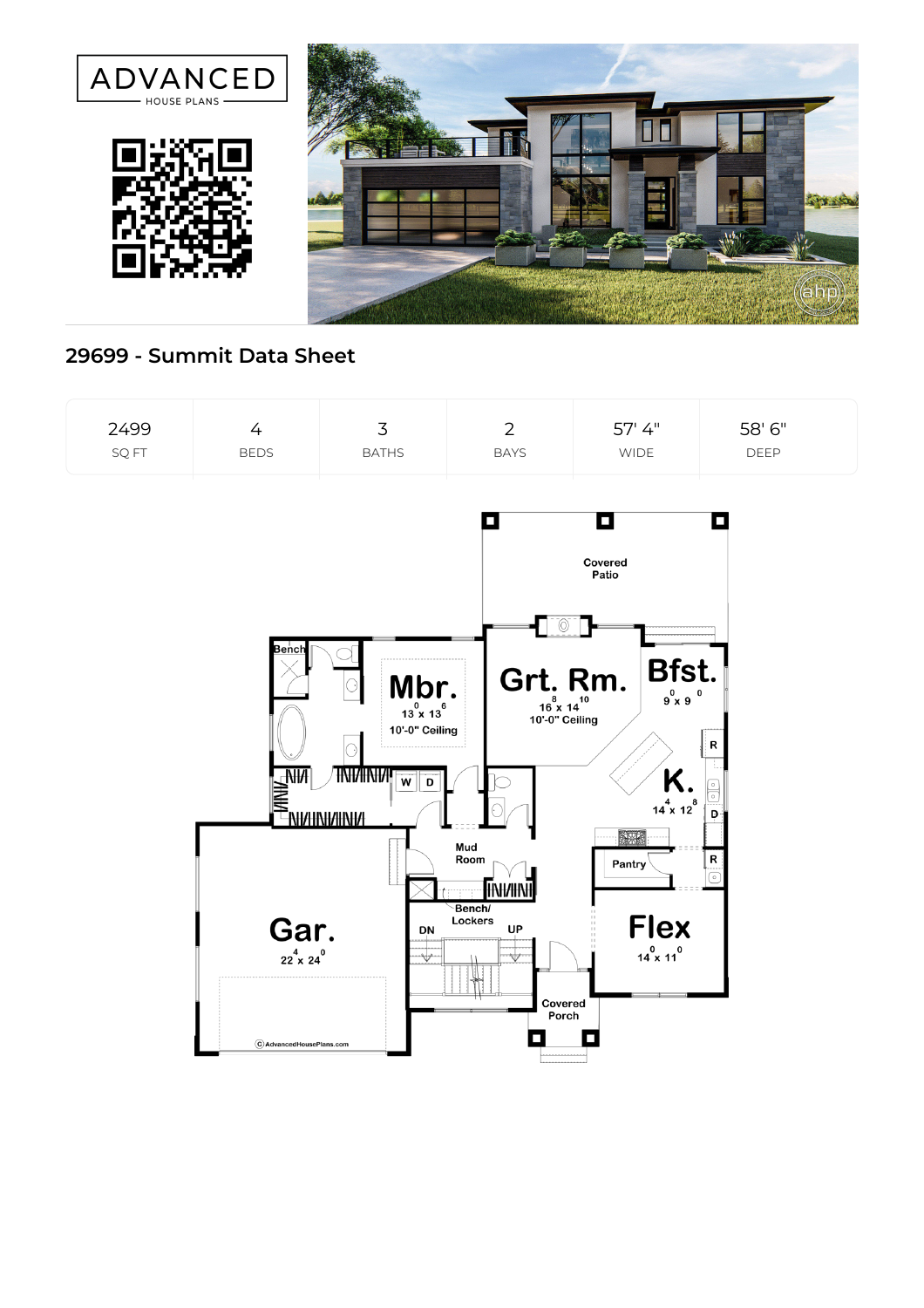

## **Construction Specs**

| Layout                                                                        |                |
|-------------------------------------------------------------------------------|----------------|
| Bedrooms                                                                      | $\overline{4}$ |
| Bathrooms                                                                     | 3              |
| Garage Bays                                                                   | $\overline{2}$ |
| <b>Square Footage</b>                                                         |                |
| Main Level                                                                    | 1635 Sq. Ft.   |
| Second Level                                                                  | 864 Sq. Ft.    |
| Garage                                                                        | 558 Sq. Ft.    |
| <b>Total Finished Area</b>                                                    | 2499 Sq. Ft.   |
| <b>Exterior Dimensions</b>                                                    |                |
| Width                                                                         | 57' 4"         |
| Depth                                                                         | 58' 6"         |
| <b>Default Construction Stats</b><br>Stats are unique to the individual plan. |                |